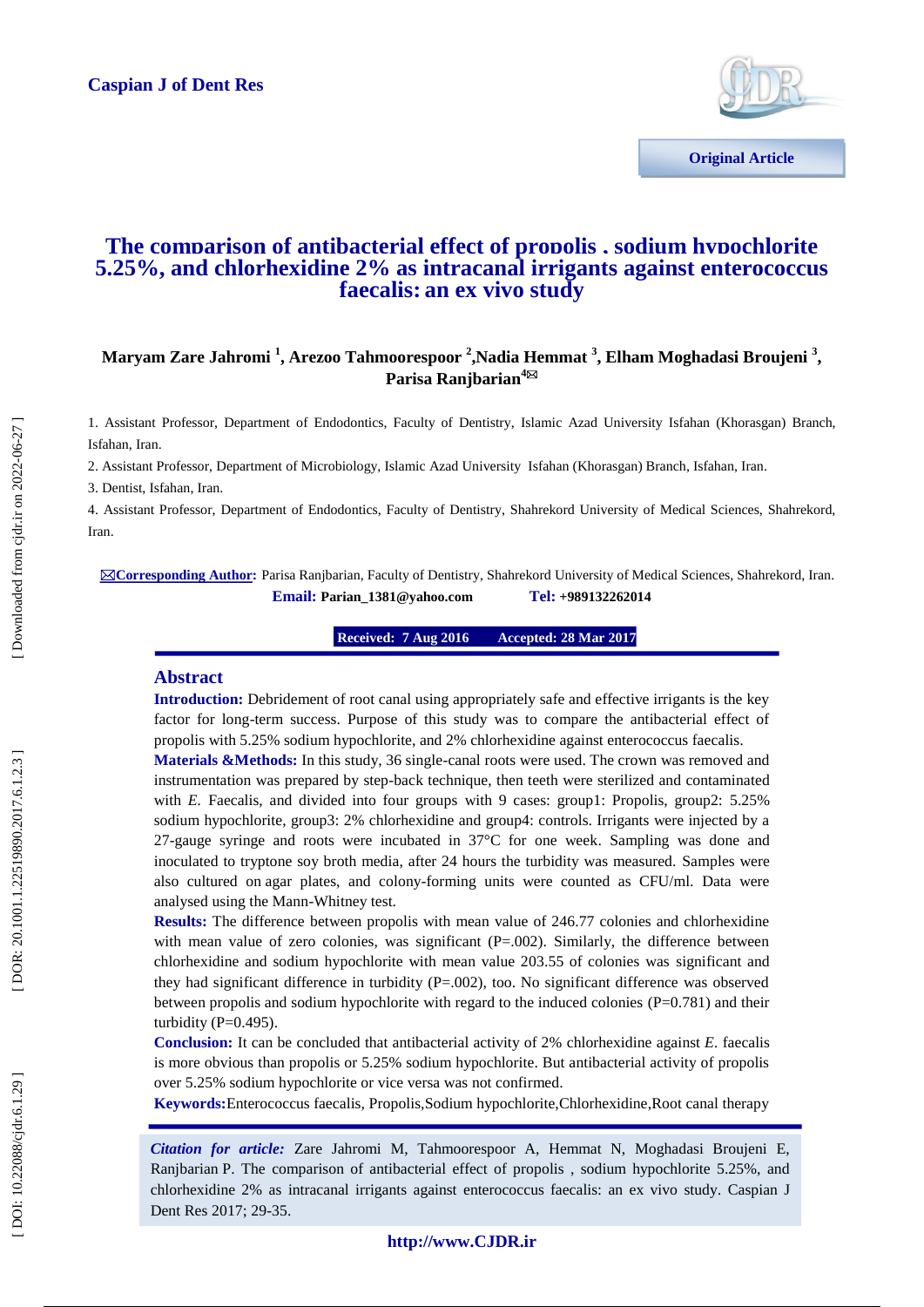

# مقایسه اثر انتی باکتریال پروپولیس، هیپوکلریت سـدیم ٥/٢٥٪ و کلرهکزیـدین ۲٪ بـه عنـوان داروی شستشوی داخل کانال بر ضد انتروکوکوس فکالیس: به صورت مطالعه اَزمایشگاهی

**هرین زارع جْرهی، آرزٍ طْوَرث پَر، ًادیا ّوت، الْام هقیسی برٍجٌی، پریسا رًجبریاى \***

# **چکییُ**

**مقدمه:** دبریدمان موثر کانال ریشه به کمک داروهای شستشو، کلید موفقیت درمان ریشه می باشد. هدف از این مطالعه مقایسه ثراتتی باکتریال پروپولیس با کلرهگزیدین ۲٪ وهیپوکلریت سدیم ۵/۲۵ ٪ بر ضد انتروکوکوس فکالیس است.

<mark>مواد و روش ها:</mark> در این مطالعه از۳۶ دندان تک کاناله استفاده شد. پس از قطع تاج، آماده سازی کانالها با استفاده از روش استپ بک انجام شد. سپس کانالها بِه باکتری انتروکوکوس فکالیس آلوده شدند. در مرحله بعد در شرایط آسپتیک، داروها بِه داخل کانال نزریق شدند. گروه۱: پروپولیس، گروه۲: هیپوکلریت سدیم۲۵٪، گروه۳: کلرهگزیدین ۲٪ و۹ دندان هم به عنوان گروه کنترل در : : نظر گرفته شدند. نمونه ها به مدت یک هفته در دمای ۳۷ درجِه سانتی گراد انکوبه شدند و نمونه گیری انجام گردید. نورسنجی توسط دستگاه اسپکتروفتومتر انجام گردید. نمونه ها همچنین بر روی پلیت کشت داده شدند و کلنی شماری انجام شد. داده ها با آزمون من ویتنی بررسی شدند.

**یافته ها:** پروپولیس با تعداد میانگین کلنی، ۲۴۶/۷۷ و کلرهگزیدین با عدم ایجاد کلنی، از نظر تعداد کلنی و کدورت تفاوت معنی داری دارند(P=.002) تفاوت تعداد کلنی و کدورت بین کلرهگزیدین و هیپوکلریت سدیم با تعداد میانگین کلنی ۲۰۳/۵۵، معنی دار است(1.05 $=$ P) . پروپولیس و هیپوکلریت سدیم از نظر کدورت (9.495 $=$ P) و تعداد کلنی  $($ P $=$ 0.781 $)$ تفاوت معنی داری ندار ند.

**نتیجِه گیری:** می توان نتیجه گرفت که، کلرهگزیدین ۲٪ خصوصیت انتی باکتریال بهتر علیه انتروکوکوس فکالیس نسبت به پروپولیس یا سدیم هیپوکلریت ۵/۲۵ ٪ دارد. اما برتر بودن خاصیت انتی باکتریال پروپولیس و سدیم هیپوکلریت ۵/۲۵ ٪ نسبت به هم ثابت نشد.

**واژگان کلیدی:** انتروکوکوس فکالیس، پروپولیس، هیپوکلریت سدیم، کلرهگزیدین، درمان کانال ریشه

**Introduction**<br> **T**he pulp chambers and root canals of necrotic teeth are filled with gelatinous masses of pulp remnants and tissue fluid.  $[1, 2, 3]$  The success of endodontic therapy depends on removal of necrotic pulp debris and microorganisms from the root canal. Residual microorganisms in pulpal spaces and dentin tubules may cause persistent infection after endodontic therapy. [4]One of the most important microorganisms in endodontic is Enterococcus faecalis which has the ability to penetrate into the dentinal tubules and survive in root canals without other bacterial support [5] and been frequently isolated from infected pulp and persistent infections in post-endodontic treatment.<sup>[6]</sup> Although canal instrumentation is a basic technique for debridement of the root canals, at the same time,

irrigating solutions are being used to disinfect the root canal system.[7] Several irrigating solutions are being used in today's modern practices. Sodium hypochlorite is the most common irrigating solution that has antimicrobial activity as well as lubricating and ability of tissue solving.<sup>[8]</sup> Unfortunately, hypochlorite has several disadvantages such as metal corrosion, irritating to skin and eyes, strong odor  $\left[3\right]$ , it can also elicit severe inflammatory reactions on the periapical tissues  $[9]$ at high concentration  $[10]$  2% Chlorhexidine solution is a cationic detergent which is compatible with the periapical tissues [11], mainly applied in endodontics as an irrigating solution  $[12, 13]$ , a broad-spectrum antimicrobial agent that has substantive antibacterial activity and relatively low toxic effects [14], but it does not present tissue dissolving activity. [15]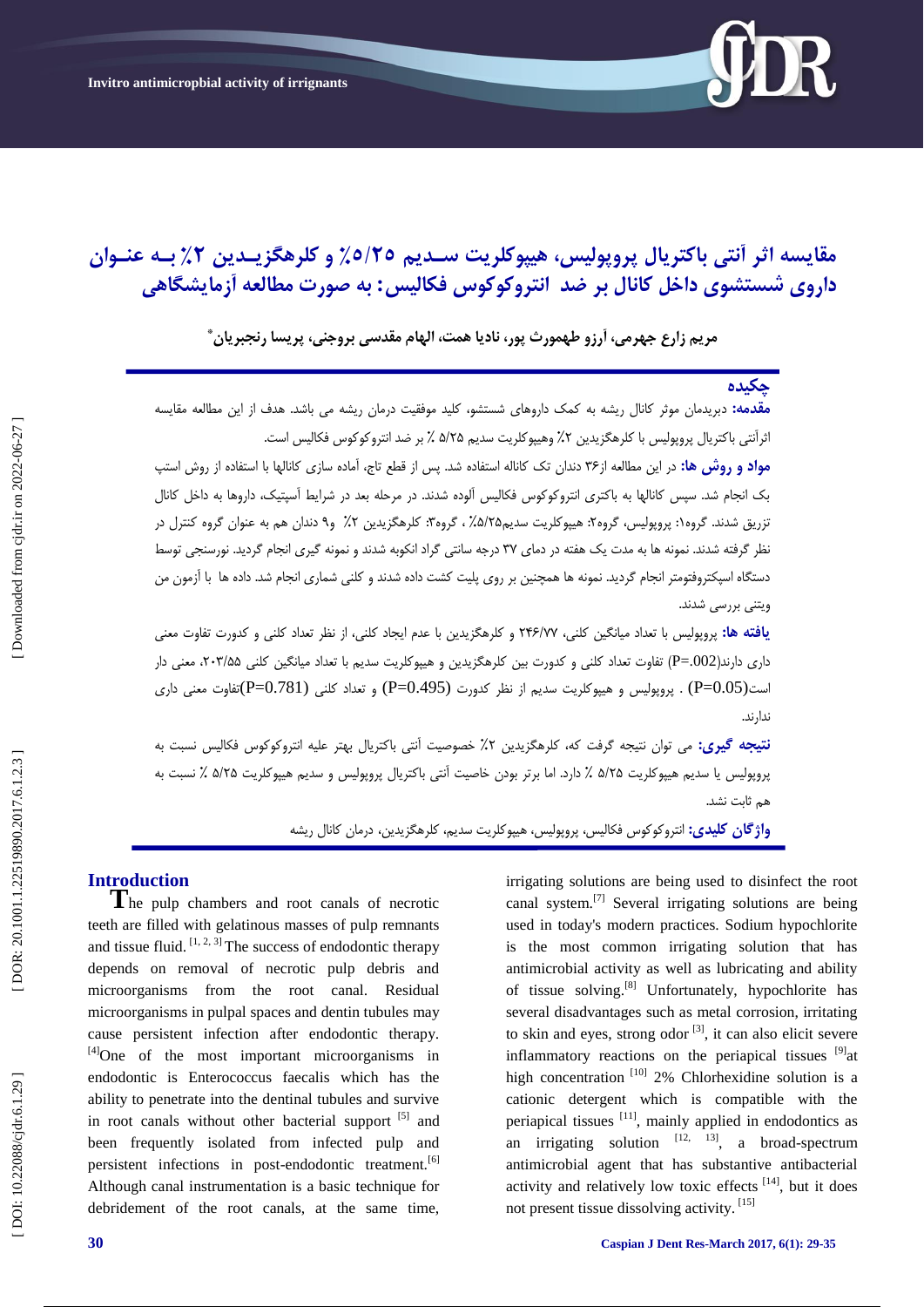Despite of the efforts to introduce an appropriate canal irrigating solution, it was unsuccessful. Another irrigating solution presented in endodontics is propolis known in traditional medicine.  $[16, 17]$  Propolis is a sticky, resinous material gathered by bees from herbal buds and mixed with secreted beeswax  $[3]$  and it is rich in flavonoids as its biologically active component.  $^{[1, 18]}$  Its ethanolic extract has different biological properties such as: antibacterial, antifungal, antiviral, anti antiinflammatory, local anesthetic, antioxidant, and cytostatic properties. [19] Recently, propolis is applied as an intracanal medication and can be considered as the drug of choice for the canal irrigation solution. [20]

Since the herbal medication has advantages such as minimal side effects, better tolarance by patients and renewed by nature over conventional endodontic irrigation, [21] the aim of this study was to compare the antibacterial effect of propolis canal irrigating solution with sodium hypochlorite 5.25%, and 2% chlorhexidine against enterococcus faecalis.

### **Materials & Methods**

This ex -vivo study was performed in the Faculty of Dentistry of Islamic Azad University, Isfahan Branch (Khorasgan); Isfahan, Iran in 2015.

A total of 36 extracted human single -rooted teeth without crack or pulp calcification were used. To remove surface debris each tooth was immersed in a sodium hypochlorite 5.25% (CERKAMED, Poland) for 20 minutes and stored in saline (Iranian Parental and Pharmaceutical Products Co., Iran) prior to use, then the radiographs were used to rule out roots with calcification or sever root curvature. The crown portion was removed at CEJ and the length of instrumentation was standardized at 15 mm. Instrumentation was conducted by widening the coronal part with Gates Glidden from size 2 to size 4 (Mani, Japan) and then the apical portion was prepared by step -back technique using K -type files (Mani, Japan) until apical foramen match size 30 after that each root apex conditioned with phosphoric acid 10% (Kiristalin, Germany) for 30 seconds and next the primer (Kiristalin, Germany) was applied on root surface and after 30 seconds bonding agent (Kiristalin, Germany) was added to the primer and gently spread on the root surface then light cured for 30 seconds and composite flow with 1mm thickness (Kiristalin, Germany) was next applied and cured for 40 seconds to completely seal apex.<sup>[10]</sup>

were irrigated with 10 cc Sodium hypochlorite 5.25% and then 10cc EDTA 17% (Merk, Germany) each for 4 minutes and after that 10cc saline was used and teeth were wrapped in aluminum foil and sterilized twice with autoclave (Iran Tolid Medical Industries Co, Iran) at 121 ° C and pressure of 15 pounds per square inch for 30 minutes. To check the accuracy of canals' sterility, four of them were randomly chosen and sampled with paper point (Aria dent, Iran), then transferred to sterile broth and agar medium and incubated for 1 week at 37 ° C. After one -week incubation, medium showed neither turbidity nor any sign of colony growth, indicating the sterility of the samples. After ensuring the sterility of samples in anaerobic conditions, an overnight bacterial culture of *E*  .faecalis (ATCC 29212) in brain heart infusion(BHI) at concentration of 0.5 Mc Farland ( 1.5  $\times$ 108 CFU) was added into the canals by a sterilized sampler , to enhance the growth of E*.* faecalis, broth culture was also added. Once every 3 days, microbial samples were prepared according to McFarland turbidity standard No. 0.5 and injected into the canal, after one week, the samples were irrigated with 10cc saline and divided into 4 groups with sample size of 9 for each group; group 1 was exposed to 40ml sodium hypochlorite 5.25% , group 2 was exposed to 40ml chlorhexidine 2%, group 3 was exposed to 40ml of 11% alcoholic extract of propolis (Agriculture and natural resources research center, Isfahan, Iran) prepared by diluting 30% alcoholic extract with saline in 2:1 ratio<sup>[22]</sup>

In the next step, to remove smear layer, the canals

Concentration of 5.25% sodium hypochlorite was chosen because it is one of the most commonly used concentration for endodontic research.<sup>[21]</sup>

and group 4 as a control group.

Irrigants were injected by a 27 -gauge insulin syringe. The syringe was held in the root canal center with special care without touching the walls and bottom of roots canal. Excess of irrigants removed by a suction tube. Then, the canal orifice was sealed with 3mm temporary restoration (zonalin (Kemdent, England)) and covered with two layers of nail polish and all samples were incubated for 1 week at 37 ° C, after accessing the canals, they were irrigated with 10cc saline. Canal sampling was done with paper points in aseptic conditions. Samples were inoculated to tryptone soy broth (TSB) media in test tubes, after 24 hours of incubation, the turbidity was measured by spectrophotometer at 540 nm.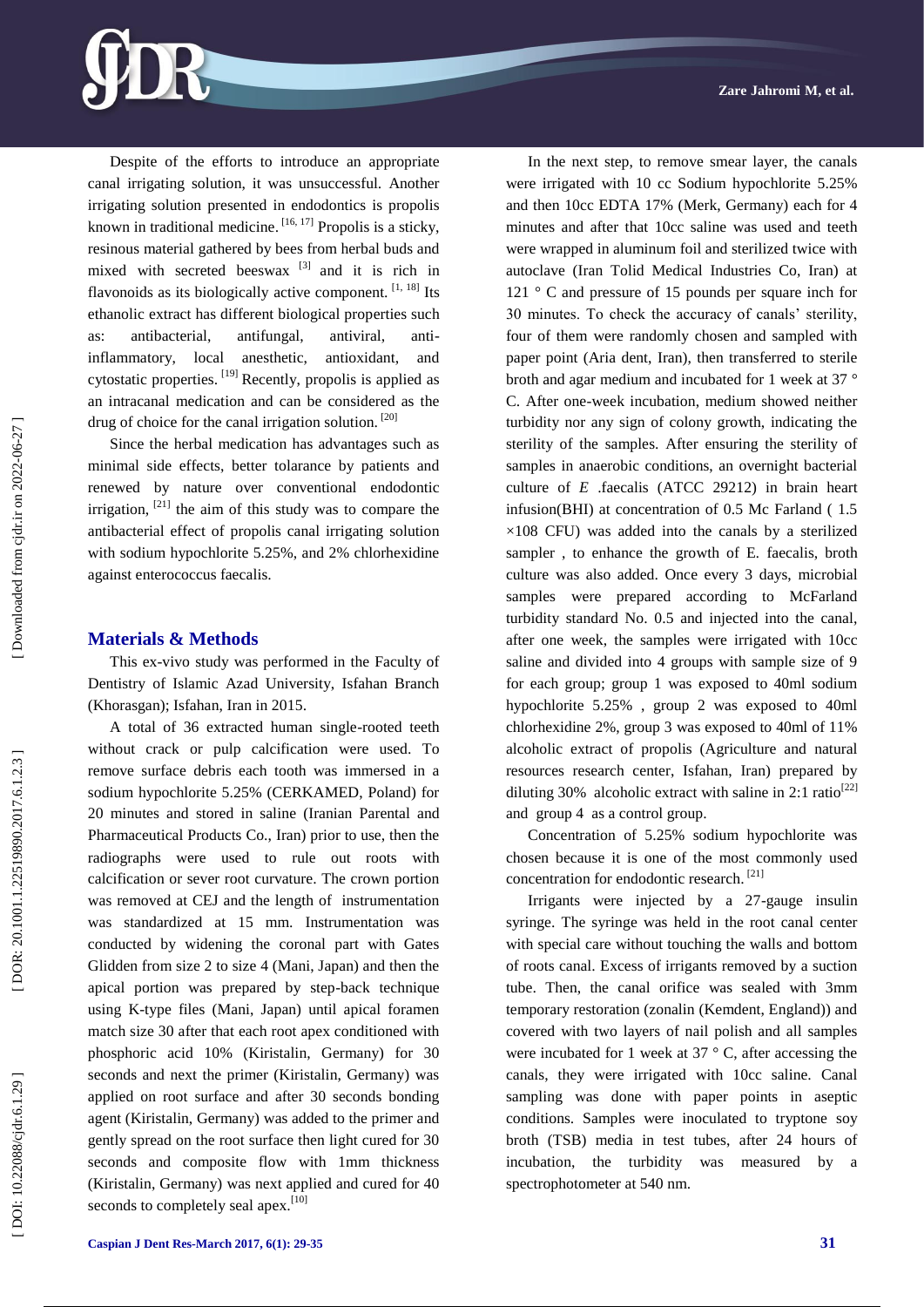

After the incubation period, the numbers of plates' CFUs/ml were calculated. The average number of CFU/ml of each group was analyzed using Mann - Whitney nonparametric test, statistical significance was considered  $P < 0.05$ .

### **Results**

Distributions of colonies in four groups are presented in table 1**.** There were significant differences (*P*=0.003) between control group and sodium hypochlorite, also between control group and chlorhexidine either in the number of colonies or in

turbidity( $P=0.003$ ). The number of colonies and turbidity had significance difference in propolis compared to control groups ( *P*=.001 and *P*=.002, respectively) ( Table1).

The number of colonies of propolis and chlorhexidine indicated the significant difference (*P*=0.002). Turbidity of propolis and chlorhexidine samples represented the significant difference (*P*=0.002), too. Propolis and sodium hypochlorite did not illustrate the significant differences either in the number of colonies  $(P=0.781)$  or in the turbidity ( *P*=0.495). Chlorhexidine and sodium hypochlorite showed significant differences  $(P=0.05)$  either in the number of colonies or in turbidity.

The results of the current study indicated that compared to the control group, the reduction of 63.66% in the number of colonies was occurred in the presence of sodium hypochlorite, chlorhexidine showed 100% reduction in numbers of colonies and propolis caused 59.5% reduction in colonies count.

| Group               | teeth | <b>Mean</b><br>number of<br>colonies | <b>Comparison of mean</b><br>number of colonies in four<br>groups<br>p-value | <b>Turbidity</b> | <b>Comparison of</b><br>turbidity in<br>four groups<br>p-value |
|---------------------|-------|--------------------------------------|------------------------------------------------------------------------------|------------------|----------------------------------------------------------------|
| Propolis            |       | 246.77                               | 0.0001                                                                       | 0.685            | 0.0001                                                         |
| Chlorhexidine       |       |                                      |                                                                              | 0                |                                                                |
| sodium hypochlorite |       | 203.55                               |                                                                              | 0.513            |                                                                |
| Control             |       | 610                                  |                                                                              | 1.735            |                                                                |

# **Discussion**

In present study, 2% chlorhexidine compared to propolis and 5.25% sodium hypochlorite showed the most antibacterial properties against E. faecalis. But, propolis antibacterial properties over sodium hypochlorite or vice versa were not confirmed .

Clinical studies have shown that anaerobic bacteria play the major role in pulp and periapical diseases. [23, 24] Due to canal anatomic variation, purely mechanical preparation cannot thoroughly clean the root canal space. <sup>[25]</sup> The results suggested that chlorhexidine than sodium hypochlorite and propolis had significantly higher antibacterial activity.

In general, wide varieties of studies in different situation were taken place to consider the antibacterial effect of endodontic irrigating solutions especially against E. faecalis. [3, 14, 15, 26] In 2015, Saxena et al. [21]

conducted a study on in vitro evaluation of antimicrobial activity of propolis as herbal extracts and compared its activity with 2.5% sodium hypochlorite against Enterococcus faecalis. They explained that 2.5% sodium hypochloritehad had higher zone of inhibitation. The result of this study differs from that of the present study. This difference may be due to the difference of the used method in both studies. In Saxena et al.'s study<sup>[21]</sup>, they placed sodium hypochlorite and propolis as discs in the culture plates but in the present study, sodium hypochlorite and propolis were used as intracanal irrigants injected to root canals infected with E. faecalis *.*

However, in similar study, in 2014, Garg et al. [27] evaluated the antimicrobial efficacy of propolis with 5.25% sodium hypochlorite and represented no statistically significant difference. Also, in a study

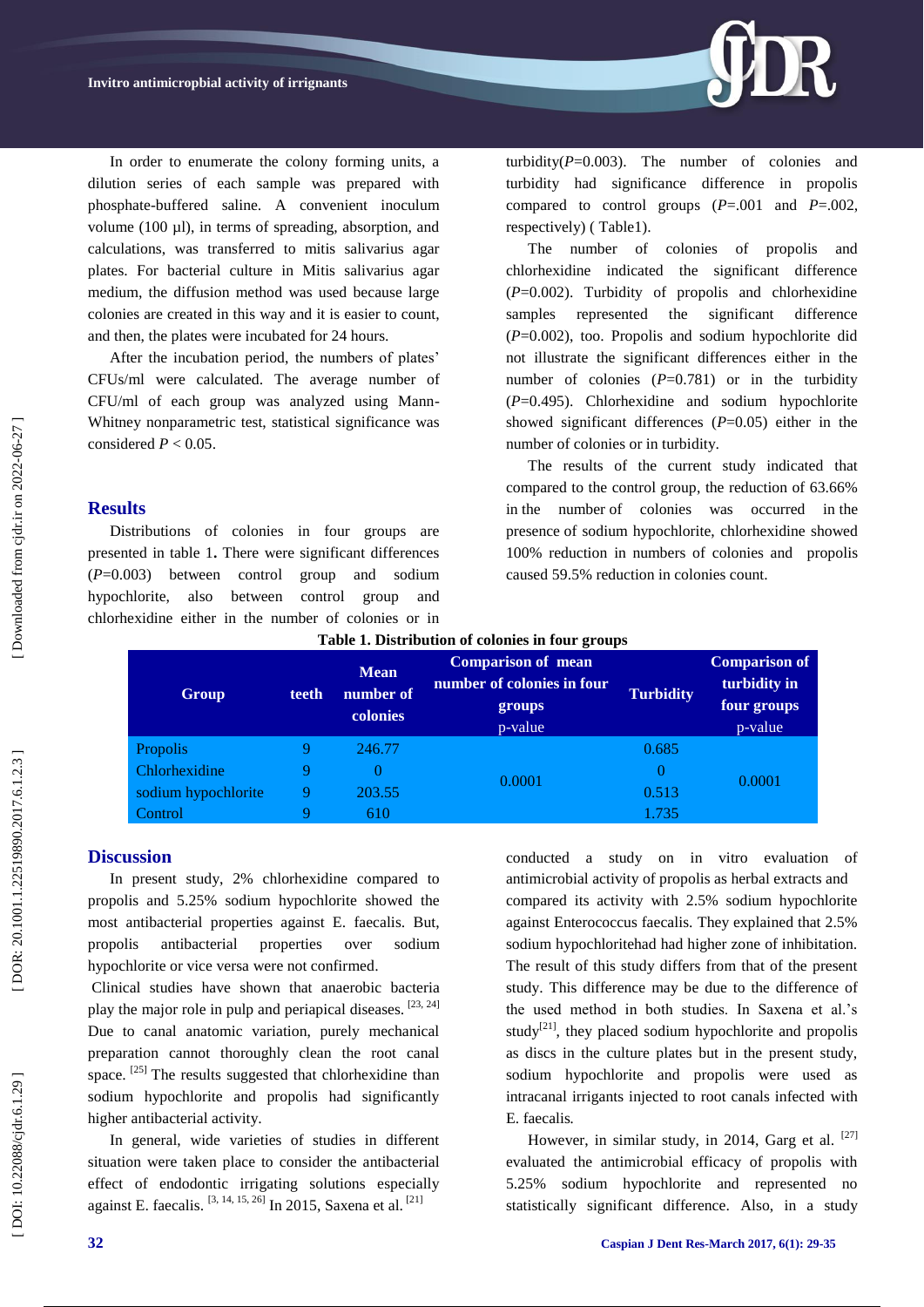conducted by Oathami et al.  $[3]$ , in 2003, colony counts showed that the antimicrobial activity of propolis and sodium hypochlorite was equivalent, which is consistent with the present study of approximately equal antibacterial properties of propolis and sodium hypochlorite 5.25%.

Antimicrobial activity of sodium hypochlorite is due to the release of chlorine ions which deactivate the bacterial sulfhydryl enzymes and nucleic acids, and denature the microorganisms protein. [28] Another common antimicrobial solution for canal irrigation is chlorhexidine. Chlorhexidine is a cationic Guanine base and a broad -spectrum disinfectant against gram -positive and -negative anaerobic bacteria, fungi, yeasts, and some viruses such as hepatitis and AIDS  $[29]$ , but it doesn't have ability to solve tissue. [14]

Carbaial Meiía et al  $^{[30]}$  in 2014 compared the effect of propolis and chlorhexidine against Enterococcus faecalis, and concluded that there was no difference between them. The result of this study differs from the result of the present study. In their study, the propolis and chlorhexidine were used as an intracanal medicament for 14 days, but in the current study, propolis and chlorhexidine were used as intracanal irrigants and this could be related to the difference of results between the mentioned study and the present study. In 2010, Kandaswamy et al.  $[31]$  investigated the dentinal tubule disinfection with 2% chlorhexidine gel, propolis, morindacitrifolia juice, 2% povidone iodine and calcium hydroxide, and among all, 2% chlorhexidine gel was the most effective against enterococcus faecalis. In the related study accomplished by Ferraz et al.,  $^{[32]}$  2% chlorhexidine gel than any concentration of sodium hypochlorite had more antibacterial efficacy. The results of these two studies based on greater impact of chlorhexidine, support the result of the present study.

The need to employ the natural material without disadvantageous side effects, on the one hand, and with minimal tissue irritation and the most antibacterial effect, on the other hand, lead to the introduction of new materials such as propolis. Propolis is a resinous complex mixture of chemical components. [33] Propolis may act against a wide range of bacteria, fungi, yeasts, viruses and invading larvae.  $[34]$  In several studies, antibacterial activity of propolis has been reported in different ways. It was shown that propolis inhibited the bacterial growth by preventing cell division, disorganizing the cytoplasm, the cytoplasmic membrane

Downloaded from cjdr.ir on 2022-06-27]

and the cell wall, caused a partial bacteriolysis, and inhibited protein synthesis.  $[35, 36]$  Among propolis constituents, flavonoids had the most effect. [26, 35, 36] Antibacterial properties of propolis can be attributed to the suppression of virulence factor coagulase, reduction of lipase and prevention of biofilm formation [37] and, in this way, it has relatively good antibacterial properties compared to sodium hypochlorite.

Of course, every study has its own specific limitation that will impair the result. In present study, viable but not cultivable colonies could be misinterpreted by the used method, or if this study performed as a clinical trial, the results can be more reliable.

#### **Conclusion**

Within the limitation of this study, it can be concluded that 2% chlorhexidine compared to propolis and 5.25% sodium hypochlorite had the most antibacterial activity against E. faecalis. Nevertheless, propolis antibacterial properties over sodium hypochlorite or vice versa were not confirmed. Since the studied irrigants had potential bacterial activity against E. faecalis, they all can be consider to be used in root canal treatment but chlorhexidine may be the material of choice.

#### **Acknowledgments**

Authors would like to thank the Research Deputy of Islamic Azad University, Isfahan (khorasgan) Branch for financial support, all students, the faculty members and the educational administrators of endodontics departments.

**Funding:** This study was a research project supported and funded by Islamic Azad University, Isfahan (khorasgan) Branch.

**Conflict of interest:**  We declare no conflict of interest.

### **Authors' Contributions**

In this study, Maryam Zare Jahromi was superviser, Arezoo Tahmourespour was adviser and Nadia Hemmat, Elham Moghadasi Broujeni and Parisa Ranjbarian were partners of project **.**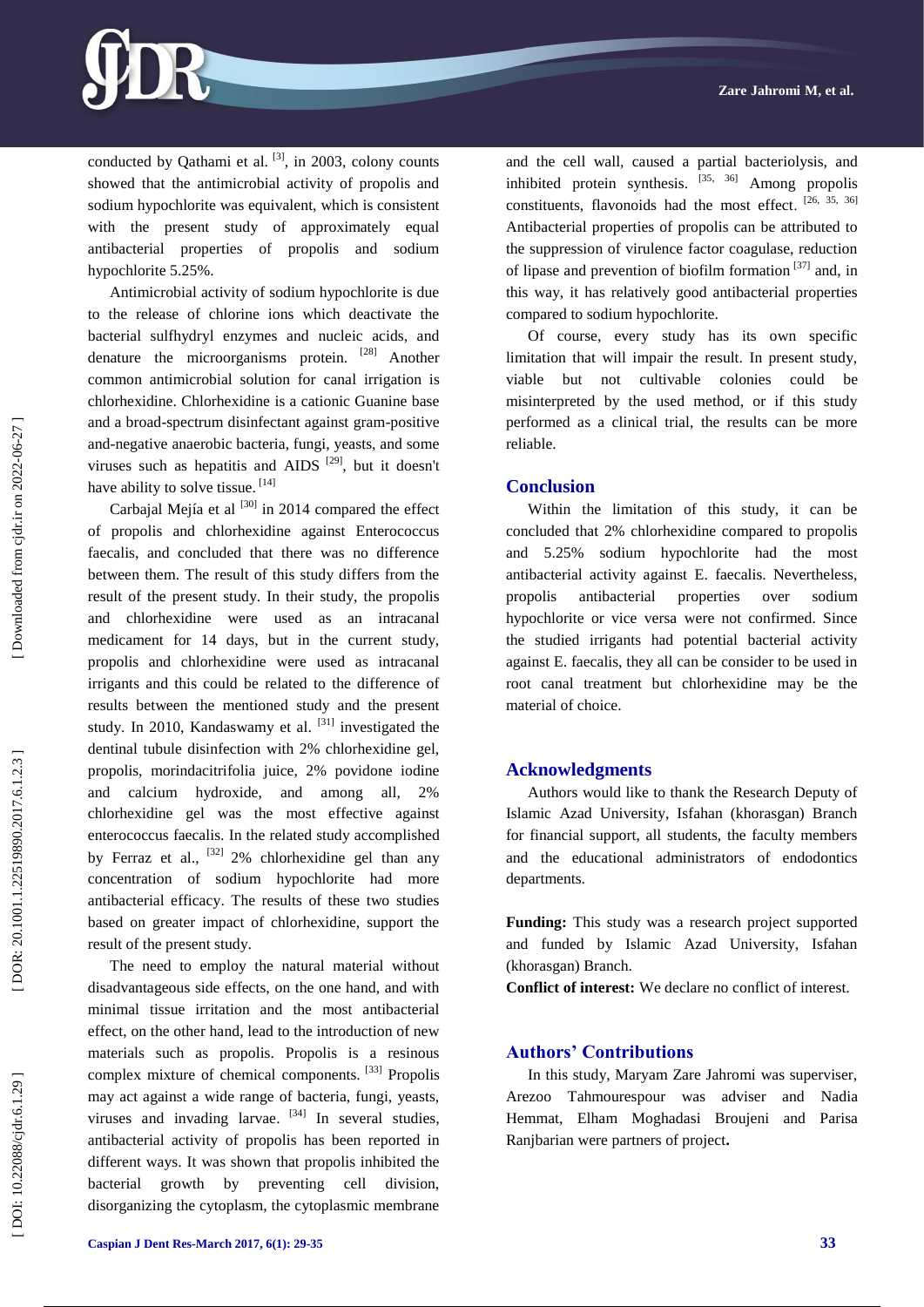

### **References**

- 1. Agrawal V, Kapoor S, Agrawal I. Critical Review on Eliminating Endodontic Dental Infections Using Herbal Products. J Diet Suppl 2017; 14:229 -40.
- 2.Sinha DJ, Vasudeva A, Jaiswal N, Garg P, Tyagi SP, Singh J. Antibacterial efficacy of Melaleuca alternifolia (Tea tree oil), Curcuma longa (Turmeric), 2% chlorhexidine, and 5% sodium hypochlorite against Enterococcus faecalis: An in vitro study. Saudi Endod J 2015; 5:182.
- 3.Qathami HA, Al -Madi E. Comparison of sodium hypochlorite, propolis and saline as root canal irrigants: A pilot study. Saudi Dent J 2003; 15:100 - 3.
- 4. [Arslan S](https://www.ncbi.nlm.nih.gov/pubmed/?term=Arslan%20S%5BAuthor%5D&cauthor=true&cauthor_uid=21556468) , [Ozbilge H](https://www.ncbi.nlm.nih.gov/pubmed/?term=Ozbilge%20H%5BAuthor%5D&cauthor=true&cauthor_uid=21556468) , [Kaya EG](https://www.ncbi.nlm.nih.gov/pubmed/?term=Kaya%20EG%5BAuthor%5D&cauthor=true&cauthor_uid=21556468) , [Er O.](https://www.ncbi.nlm.nih.gov/pubmed/?term=Er%20O%5BAuthor%5D&cauthor=true&cauthor_uid=21556468) In vitro antimicrobial activity of propolis, BioPure MTAD, sodium hypochlorite, and chlorhexidine on Enterococcus faecalis and Candida albicans. Saudi Med J 2011; 32:479-83.
- 5.Love R M. Enterococcus faecalis –a mechanism for its role in endodontic failure. Int Endod J 2001; 34:399 - 405.
- 6.Sakamoto M, Siqueira JF Jr, Rôças IN, Benno Y. Molecular analysis of the root canal microbiota associated with endodontic treatment failures. Oral Microbiol Immunol 2008; 23:275 -81.
- 7.Walton RE.Torabinejad M,[editors]. Endodontics: principles and practice. $5<sup>th</sup>$  ed. Philadelphia: W.B. Saunders Co; 2014.p.273 -300.
- 8[.Peters OA,](https://www.ncbi.nlm.nih.gov/pubmed/?term=Peters%20OA%5BAuthor%5D&cauthor=true&cauthor_uid=15810972) [Boessler C,](https://www.ncbi.nlm.nih.gov/pubmed/?term=Boessler%20C%5BAuthor%5D&cauthor=true&cauthor_uid=15810972) [Zehnder M](https://www.ncbi.nlm.nih.gov/pubmed/?term=Zehnder%20M%5BAuthor%5D&cauthor=true&cauthor_uid=15810972) . Effect of liquid and paste ‐type lubricants on torque values during simulated rotary root canal instrumentation. Int Endod J 2005; 38:223 -9.
- 9.Gomes [-Filho JE,](https://www.ncbi.nlm.nih.gov/pubmed/?term=Gomes-Filho%20JE%5BAuthor%5D&cauthor=true&cauthor_uid=19089206) [Aurélio KG,](https://www.ncbi.nlm.nih.gov/pubmed/?term=Aur%C3%A9lio%20KG%5BAuthor%5D&cauthor=true&cauthor_uid=19089206) [Costa MM,](https://www.ncbi.nlm.nih.gov/pubmed/?term=Costa%20MM%5BAuthor%5D&cauthor=true&cauthor_uid=19089206) [Bernabé](https://www.ncbi.nlm.nih.gov/pubmed/?term=Bernab%C3%A9%20PF%5BAuthor%5D&cauthor=true&cauthor_uid=19089206)  [PF.](https://www.ncbi.nlm.nih.gov/pubmed/?term=Bernab%C3%A9%20PF%5BAuthor%5D&cauthor=true&cauthor_uid=19089206) Comparison of the biocompatibility of different root canal irrigants. J Appl Oral Sci 2008; 16:137 - 44.
- 10[.Onçağ O,](https://www.ncbi.nlm.nih.gov/pubmed/?term=On%C3%A7a%C4%9F%20O%5BAuthor%5D&cauthor=true&cauthor_uid=12801290) [Hoşgör M,](https://www.ncbi.nlm.nih.gov/pubmed/?term=Ho%C5%9Fg%C3%B6r%20M%5BAuthor%5D&cauthor=true&cauthor_uid=12801290) [Hilmioğlu S,](https://www.ncbi.nlm.nih.gov/pubmed/?term=Hilmio%C4%9Flu%20S%5BAuthor%5D&cauthor=true&cauthor_uid=12801290) [Zekioğlu O,](https://www.ncbi.nlm.nih.gov/pubmed/?term=Zekio%C4%9Flu%20O%5BAuthor%5D&cauthor=true&cauthor_uid=12801290) [Eronat C,](https://www.ncbi.nlm.nih.gov/pubmed/?term=Eronat%20C%5BAuthor%5D&cauthor=true&cauthor_uid=12801290) [Burhanoğlu D.](https://www.ncbi.nlm.nih.gov/pubmed/?term=Burhano%C4%9Flu%20D%5BAuthor%5D&cauthor=true&cauthor_uid=12801290) Comparison of antibacterial and toxic effects of various root canal irrigants. Int Endod J 2003; 36:423 -32.
- 11[.Sirén EK,](https://www.ncbi.nlm.nih.gov/pubmed/?term=Sir%C3%A9n%20EK%5BAuthor%5D&cauthor=true&cauthor_uid=15279651) [Haapasalo MP,](https://www.ncbi.nlm.nih.gov/pubmed/?term=Haapasalo%20MP%5BAuthor%5D&cauthor=true&cauthor_uid=15279651) [Waltimo TM,](https://www.ncbi.nlm.nih.gov/pubmed/?term=Waltimo%20TM%5BAuthor%5D&cauthor=true&cauthor_uid=15279651) [Ørstavik D.](https://www.ncbi.nlm.nih.gov/pubmed/?term=%C3%98rstavik%20D%5BAuthor%5D&cauthor=true&cauthor_uid=15279651) In vitro antibacterial effect of calcium hydroxide combined with chlorhexidine or iodine potassium iodide on Enterococcus faecalis. Eur J Oral Sci 2004; 112:326 -31.
- 12[.Addy M](https://www.ncbi.nlm.nih.gov/pubmed/?term=Addy%20M%5BAuthor%5D&cauthor=true&cauthor_uid=3540026) . Chlorhexidine compared with other locally delivered antimicrobials:a short review. J Clin Periodontol 1986; 13:957 -64.
- 1[3.Gordon TM,](https://www.ncbi.nlm.nih.gov/pubmed/?term=Gordon%20TM%5BAuthor%5D&cauthor=true&cauthor_uid=6945388) [Damato D,](https://www.ncbi.nlm.nih.gov/pubmed/?term=Damato%20D%5BAuthor%5D&cauthor=true&cauthor_uid=6945388) [Christner P.](https://www.ncbi.nlm.nih.gov/pubmed/?term=Christner%20P%5BAuthor%5D&cauthor=true&cauthor_uid=6945388) Solvent effect of various dilutions of sodium hypochlorite on vital and necrotic tissue. J Endod 1981; 7:466 -9.
- 1[4.Mohammadi Z,](https://www.ncbi.nlm.nih.gov/pubmed/?term=Mohammadi%20Z%5BAuthor%5D&cauthor=true&cauthor_uid=19220510) [Abbott PV.](https://www.ncbi.nlm.nih.gov/pubmed/?term=Abbott%20PV%5BAuthor%5D&cauthor=true&cauthor_uid=19220510) The properties and applications of chlorhexidine in endodontics. Int Endod J 2009; 42:288 -302.
- 1[5.Valera MC,](https://www.ncbi.nlm.nih.gov/pubmed/?term=Valera%20MC%5BAuthor%5D&cauthor=true&cauthor_uid=23739849) [Maekawa LE,](https://www.ncbi.nlm.nih.gov/pubmed/?term=Maekawa%20LE%5BAuthor%5D&cauthor=true&cauthor_uid=23739849) [de Oliveira LD,](https://www.ncbi.nlm.nih.gov/pubmed/?term=de%20Oliveira%20LD%5BAuthor%5D&cauthor=true&cauthor_uid=23739849) [Jorge](https://www.ncbi.nlm.nih.gov/pubmed/?term=Jorge%20AO%5BAuthor%5D&cauthor=true&cauthor_uid=23739849)  [AO,](https://www.ncbi.nlm.nih.gov/pubmed/?term=Jorge%20AO%5BAuthor%5D&cauthor=true&cauthor_uid=23739849) [Shygei É,](https://www.ncbi.nlm.nih.gov/pubmed/?term=Shygei%20%C3%89%5BAuthor%5D&cauthor=true&cauthor_uid=23739849) [Carvalho CA.](https://www.ncbi.nlm.nih.gov/pubmed/?term=Carvalho%20CA%5BAuthor%5D&cauthor=true&cauthor_uid=23739849) In vitro antimicrobial activity of auxiliary chemical substances and natural extracts on Candida albicans and Enterococcus faecalis in root canals. J Appl Oral Sci 2013; 21:118 -23.
- 16.Sinha DJ, Garg P, Verma A, Malik V, Maccune ER, Vasudeva A. Dentinal tubule disinfection with propolis & two extracts of azadirachta indica against candida albicans biofilm formed on tooth substrate. Open Dent J 2015; 9:369 -73.
- 17. Mizrahi A, Lensky, Yaacov. Bee products : properties, applications, and apitherapy. New York : Plenum Press; 1997.p.120 -25.
- 18. Saha S, Nair R, Asrani H. Comparative evaluation of propolis, metronidazole with Chlorhexidine, Calcium Hydroxide and Curcuma Longa Extract as Intracanal Medicament against e.faecalis - an invitro study. J Clin Diagn Res 2015; 9:ZC19 -21.
- 19.Sforcin JM. Propolis and the immune system: a review. J Ethnopharmacol 2007; 113:1 -14.
- 2[0.Castaldo S,](https://www.ncbi.nlm.nih.gov/pubmed/?term=Castaldo%20S%5BAuthor%5D&cauthor=true&cauthor_uid=12495704) [Capasso F.](https://www.ncbi.nlm.nih.gov/pubmed/?term=Capasso%20F%5BAuthor%5D&cauthor=true&cauthor_uid=12495704) Propolis, an old remedy used in modern medicine. Fitoterapia 2002; 73(Suppl 1):S1 -6.
- 21. Saxena D, Saha SG, Saha MK, Dubey S, Khatri M. An in vitro evaluation of antimicrobial activity of five herbal extracts and comparison of their activity with 2.5% sodium hypochlorite against Enterococcus faecalis. Indian J Dent Res 2015; 26:524 -7.
- 22. Shingare P, Chaugule V. Comparative evaluation of antimicrobial activity of miswak, propolis, sodium hypochlorite and saline as root canal irrigants by microbial culturing and quantification in chronically exposed primary teeth. Germs 2011;1:12 -21.
- 2[3.Baumgartner JC,](https://www.ncbi.nlm.nih.gov/pubmed/?term=Baumgartner%20JC%5BAuthor%5D&cauthor=true&cauthor_uid=1809801) [Falkler WA Jr](https://www.ncbi.nlm.nih.gov/pubmed/?term=Falkler%20WA%20Jr%5BAuthor%5D&cauthor=true&cauthor_uid=1809801) . Bacteria in the apical 5 mm of infected root canals. J Endod. 1991;17:380 -3.
- 2[4.Estrela C,](https://www.ncbi.nlm.nih.gov/pubmed/?term=Estrela%20C%5BAuthor%5D&cauthor=true&cauthor_uid=12656467) [Ribeiro RG,](https://www.ncbi.nlm.nih.gov/pubmed/?term=Ribeiro%20RG%5BAuthor%5D&cauthor=true&cauthor_uid=12656467) [Estrela CR,](https://www.ncbi.nlm.nih.gov/pubmed/?term=Estrela%20CR%5BAuthor%5D&cauthor=true&cauthor_uid=12656467) [Pécora JD,](https://www.ncbi.nlm.nih.gov/pubmed/?term=P%C3%A9cora%20JD%5BAuthor%5D&cauthor=true&cauthor_uid=12656467)  Sousa [-Neto MD](https://www.ncbi.nlm.nih.gov/pubmed/?term=Sousa-Neto%20MD%5BAuthor%5D&cauthor=true&cauthor_uid=12656467) . Antimicrobial effect of 2% sodium hypochlorite and 2% chlorhexidine tested by different methods. Braz Dent J 2003; 14:58 -62.

DOI: 10.22088/cjdr.6.1.29